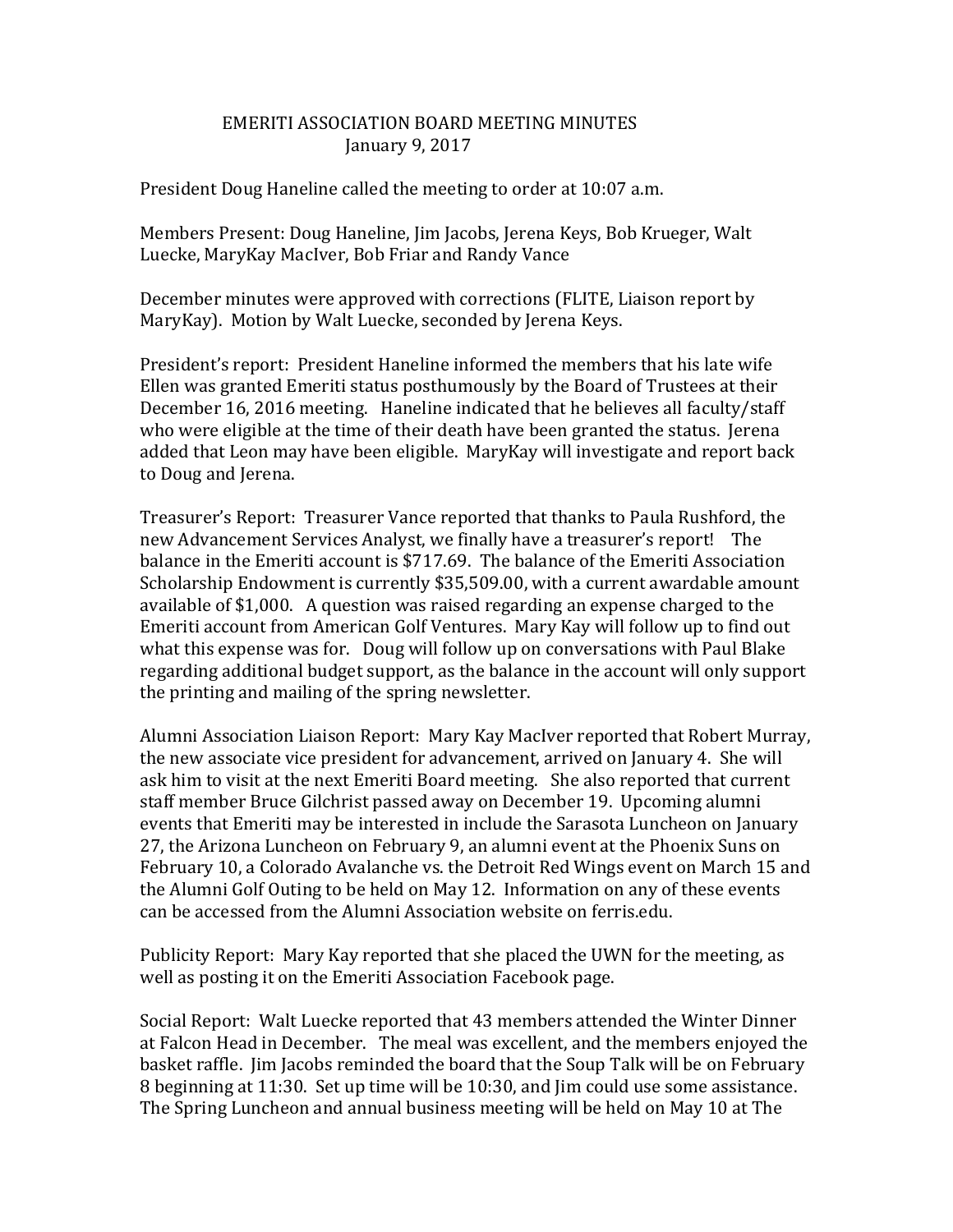Rock beginning at 11:30. The Summer Picnic will be held on August 16. Jim Jacobs will make the reservation.

Membership Report: In Barb Johnson's absence, Mary Kay reported that the Board of Trustees approved Emeriti status for Darlene Kaczmarcyk, who retired from Kendall College of Art and Deisgn on 12/12/16.

Service Report: Jim Jacobs reported that no cards were sent in the past month, but he will be sending a card to the Shirley Davis family. Jerena offered to take the card to the family when she travels for the service on January 13 at Porter Hills.

Professional Concerns Report: Bob Krueger would like to investigate if it is possible for members of the Emeriti Association to participate in the Wellness Program at Ferris. Discussion regarding placing a survey in the next newsletter and perhaps on the website to assess interest on the part of members. Jeff Nagelbush has been investigating the possibility of a lecture series. He will give an update when he returns. Bob Krueger suggested ideas to explore to get Kendall Emeriti involved such as asking them to assist with tours of the Grand Rapids Art Museum and the UICA, as well as issuing them a special invitation for opening night when the gallery on campus has a Kendall display.

Fundraising Committee: Mary Kay reported that the year-end campaign added over \$12,000 to the FSU Emeriti Association Endowment including the Ferris Foundation match. A full report of the results will be provided to Randy for the March newsletter.

Helen's Garden Report: Mary Kay reported that the Helen's Garden group will soon be ordering the Spring 2017 annuals. Bob Krueger indicated that medicinal plants from the Pharmacy greenhouse are being moved to the Arts and Sciences greenhouse by Scott Heron. They will know more about what is available in the spring. Mary Kay will check with Alice on what she thinks about adding some of these to Helen's Garden.

Florida and Arizona report: In Brenda and Barb's absence, Mary Kay indicated that besides the Sarasota Alumni & Emeriti luncheon on January 28, Bob Stechschulte is actively arranging Emeriti lunches at Mattison's in Sarasota. The next one will be on January 18. Mary Kay previously mentioned the Arizona Luncheon in her Liaison report.

Newsletter Report: Randy Vance indicated that the deadline for the newsletter is February 15.

Social Media Report: In Dale's absence, Mary Kay reported that she posted the announcement regarding this meeting, as well as a fun photo with Dale and Jim Lindsey in December to the Association Facebook page.